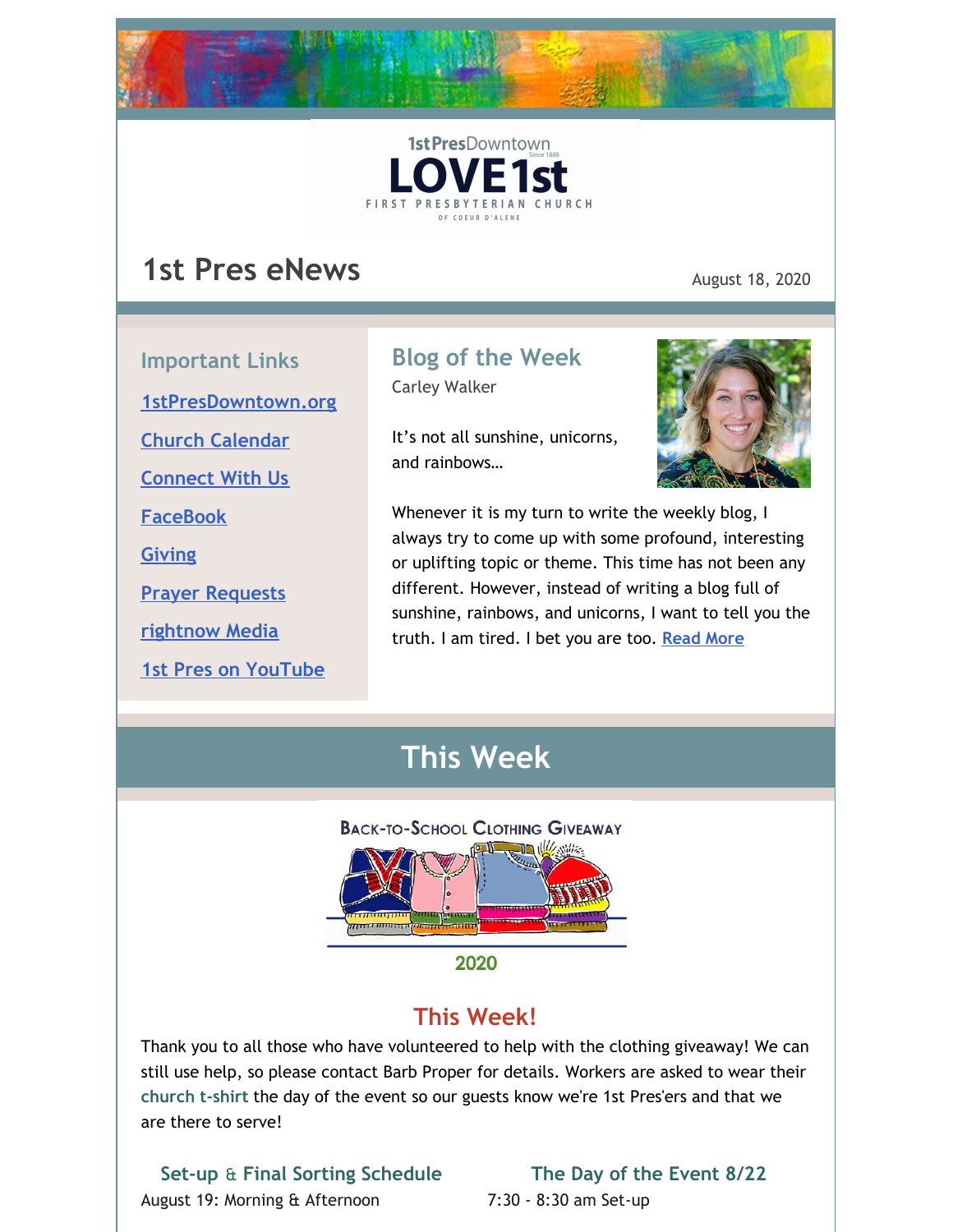August 20: Morning & Afternoon August 21: Finalize set-up and signage





**Spiritual Power Lunch** Fellowship and a re-set in the middle of the week!

Wednesday is our last meeting. Even if you never joined any other, you are welcome to this time of fellowship and conversation. Bring lunch to eat while we watch and discuss a short video - Going deeper with God and each other. **All are welcome at any time**! Questions? Contact Wendy Wilson

**Date**: Wednesday, Aug 19 (Last One) **Time**: 12 noon - 12:45 **Where**: Krueger Hall

## **Colossians Bible Study** Starting September 8th, 4-5:30

We begin a new series studying Colossians led by Bob and Carolyn Fish on Sept 8th. We will be meeting in the Fireside Room and all are welcome. More details next week. Call or email Carolyn if you're interested in joining the group. Workbooks are \$10.

### **Office Upgrades**



It's amazing what a bit of paint and a few very talented carpenters can do in a relatively short time period. Our very own Jerry Gee, Allen Miller and Bruce Wallies have been working hard to update the reception area of the office.

The update included painting the reception area, Bonnie's office and the copier workroom. The new paint has freshened up the area but, perhaps the biggest change is that the counter has been lowered and the large desk from Bonnie's office has been moved to the reception area. No more craning of necks and Chris and Emily have a more efficient workspace. Come take a look next time you visit the office at this work in progress!

### **Sunday's Service** Watch again or for the 1st time!

Pastor Craig preached a powerful sermon this past Sunday. He spoke of how the COVID pandemic has rocked our sense of security. He asked us "Do Christians have anything different to equip us to deal with, and through us, to equip the world?" You'll want to listen.



As always, many thanks to the team that made [broadcasting](http://r20.rs6.net/tn.jsp?f=001TAEhPUeQXKS9PqOcukkRsNWUgGUBHZ7_nsdteClYMruoiLz1t14TsRr7UTt-UexyP7z8jFaaIPKIpT969G_ZUIkYi5mYoaY3H9bWFO_7npHXgu-wj68OzdnwykJslgohuottq9rPNR3w65MF7RkVXiqP9csz0dJjjE9juxHUxnD7AALW2Znqj4jNvmwW1hgb&c=xj6uxv4Ure-jLmebrsiWHqZgofQxk1jiFOFxtq_GIS985IIRxfa2wg==&ch=yLb4idgMcf26VkL_Lc86HYFK_5hMVavweuM2KPPMNNX6Iob9yt8sLA==) the service possible!**Watch this service or any of our past services on our YouTube Channel**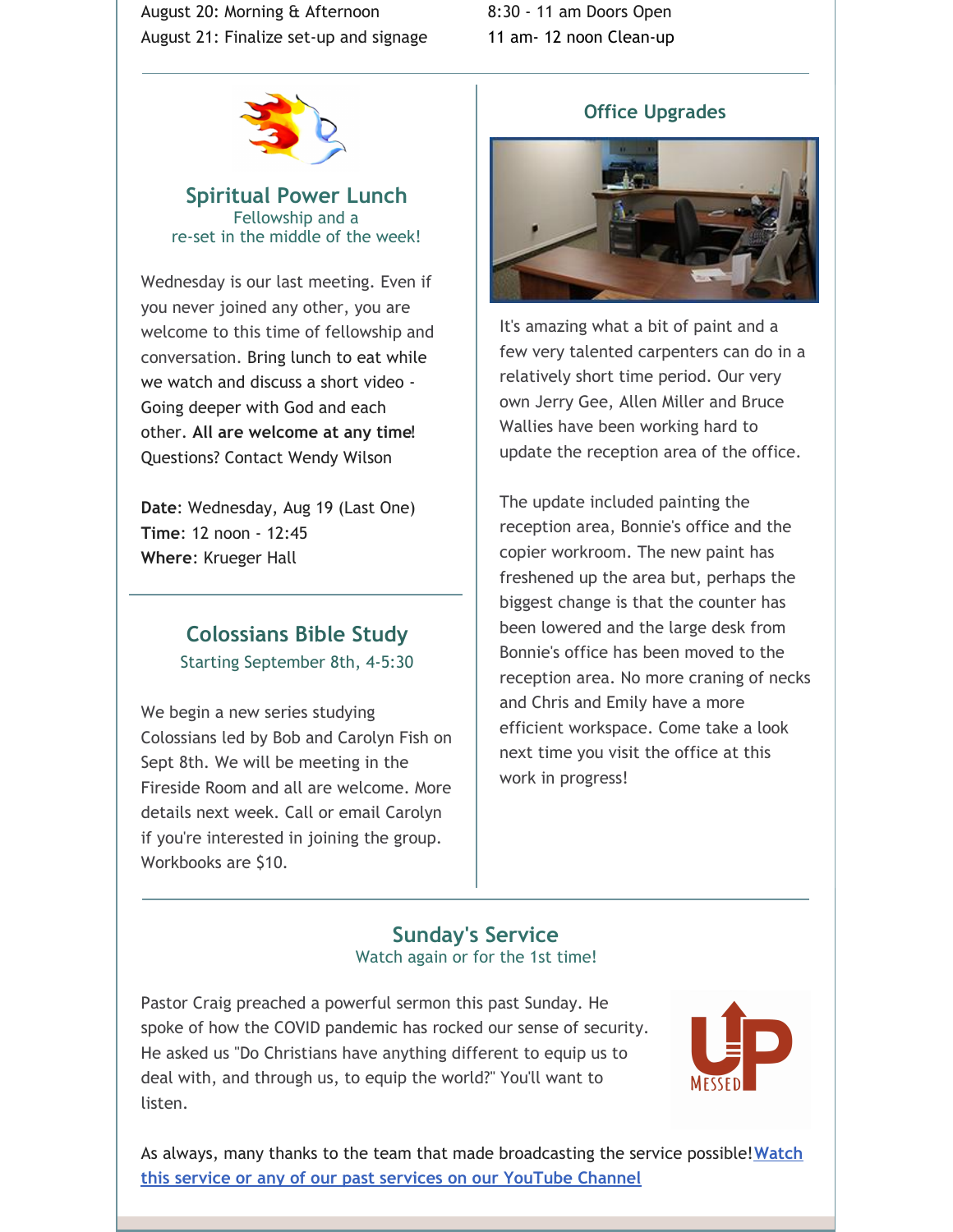# **Church News**



**Ministry in Action Knitting for Warmth Spotlight**

The history of our **[Knitting](https://www.1stpresdowntown.org/knitting-for-warmth.html) for Warmth** Ministry team is very personal and rooted in the original ministry that started 16 years earlier. You can read their story and find out how you can become involved.

If you're having any trouble with the website, please **email [Janet](mailto:janet@1stpresdowntown.org)**.

**Our 1st Pres [Website](http://www.1stpresdowntown.org/)**

### **Job Posting** Custodian / Groundskeeper

Each shawl comes with a small cross attached and a greeting card explaining that  $\Delta$  beginning prayer award - or the shawl was created with prayerful care. The prayers payed ask that the Lord  $\Delta$  Download File

We continue out search for our new Custodian/Groundskeeper. This is a fulltime, hourly position which reports directly to the Church Administrator and is accountable to the Building and Grounds Team and to the Session of the church.

If you know of someone interested in this position, check out the full details on Indeed: **[Custodian/Groundskeeper](https://www.indeed.com/job/custodiangroundskeeper-1713db722b958251)**.



### **Orchard Ridge Senior Ridge** Now Hiring!

Do you know anyone looking for a job? There are career opportunities at Orchard Ridge!

Find fulfilling and meaningful work with competitive wages and benefits. Full details can be found on their website. **Careers at [Orchard](http://www.theorchardcda.org/careers/) Ridge Senior Living**.



## **Visiting the Church Office** Our New Normal

Please call the office to schedule any appointments so we can make sure whomever you need to visit is available. 208.667.8446

# **Youth Update**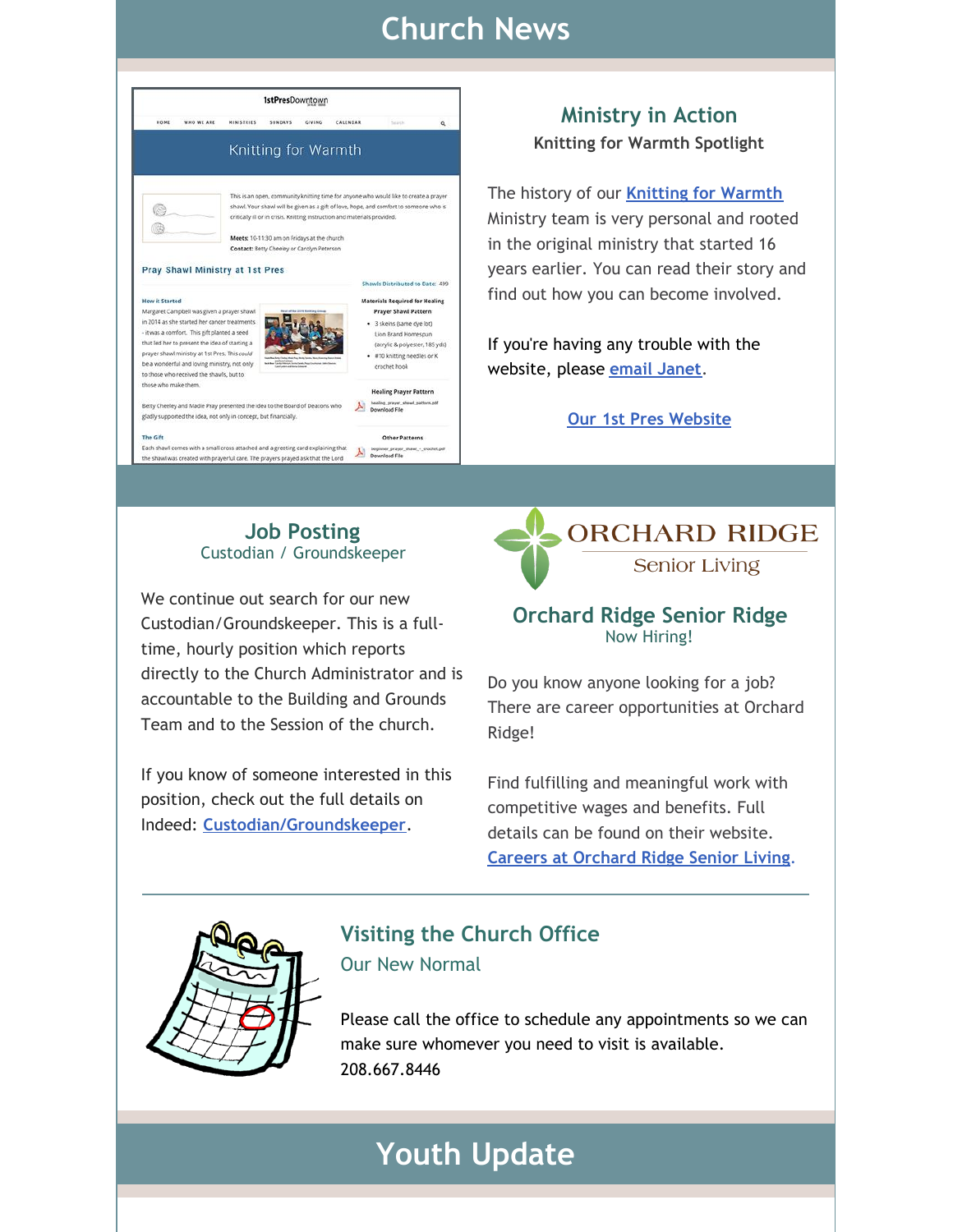

#### **This Wednesday, August 19th**

Join us at the church from 6:30-8:00 for an evening of fellowship. Call Kierstie Renninger if you have questions about what we'll be doing!

## **Schedule**

#### **Sundays**

Sunday services are once again in the sanctuary and online. Contact Pastor Craig to see if there will be any meetings at the church.

#### **Wednesdays, 6:30-8pm**

All youth are welcome to join us for outdoor activities through the month of August.

# **Children's Ministry**

#### Hi Families,

## **How Can 1st Pres Support Your Family?**

With the ever-changing environment and mandates, 1st Pres wants to support families. Please complete the following survey so that we can meet your needs during these challenging and



unprecedented times. If you would like your answers to be linked to you so we can contact you directly with ideas or support, please add your name after each response.

We appreciate you taking the time to fill out the survey. This will help us determine how to best serve you this fall and beyond.

#### **[Family](https://docs.google.com/forms/d/e/1FAIpQLSd2ELuDpc4K0unD6DbI_Zselt3x2mwG6gORtmSTSkgKr-VQVw/viewform?usp=sf_link) Survey**

**rightnow** MEDIA

## Reminder: You have FREE access to Right Now Media!

**Right Now [Media](https://www.rightnowmedia.org/Account/Invite/FirstPresDowntown)** is like Netflix for Christfollowers. I love that you never have to worry about the content your child is viewing. There are Bible studies for all ages, some even come with workbooks or

resources to aid in faith formation at home. This is an amazing resource that has been paid for by the Adult Discipleship Team. I hope you will take the time to check it out! **Go [NOW!](https://www.rightnowmedia.org/Account/Invite/FirstPresDowntown)**

## **Children's Message**